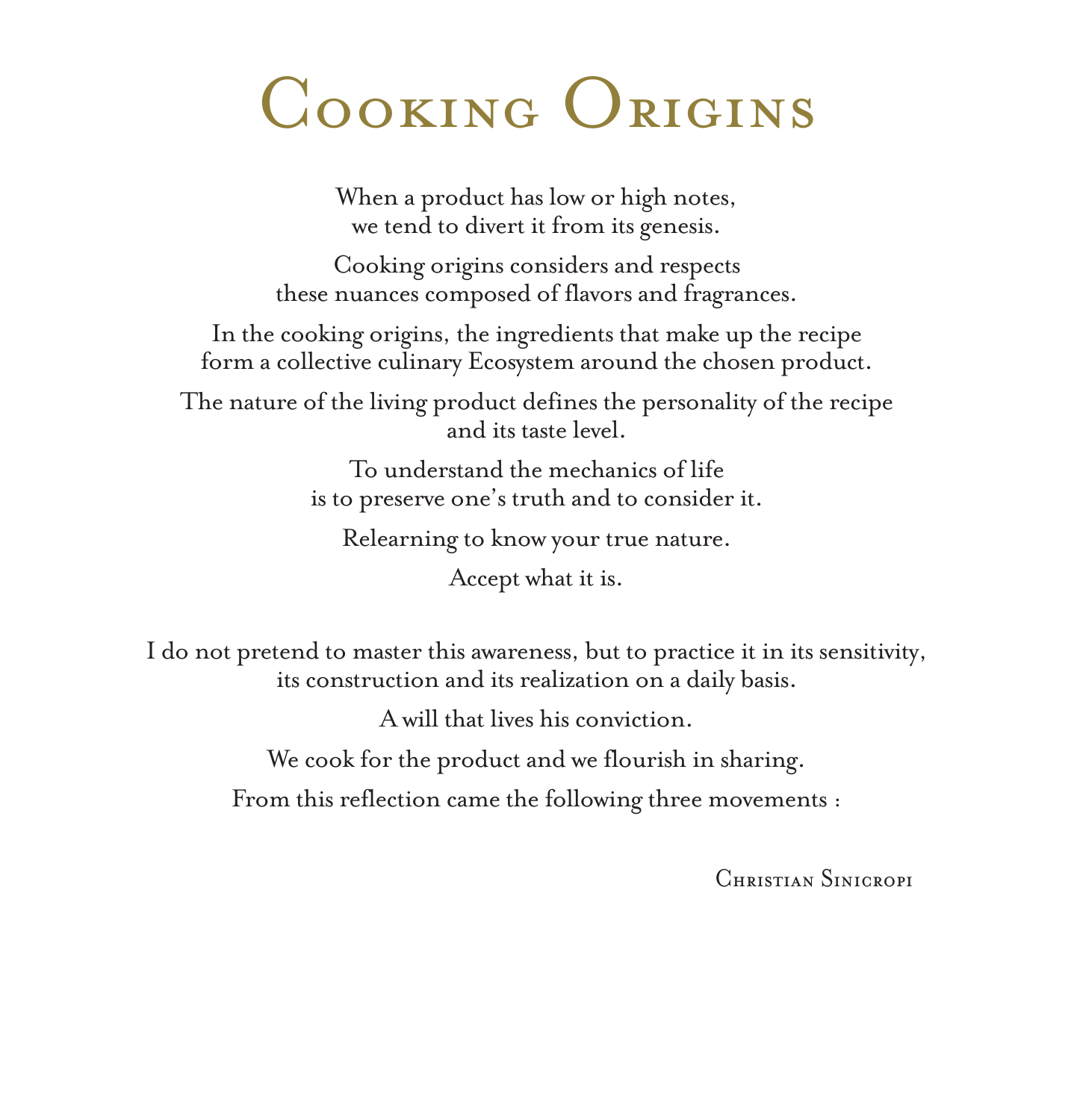# **MOVEMENT**

## FLAVORS AND SCENTS with Pronounced Shades

### *King prawn*

Pronounced textures, contrasted with original marine nuances

## *Fish eggs mimosa*

Round and full-bodied, a very marked ecosystem with seaside scent

## *The rabbit*

Harmony between softness and force Raw flesh, confit flesh, herbs and roots notes, taste and parfum of Prickly Pear *Cold infusion of carrot*

## *Echo of the forest massifs from my region*

Dense energies, with humus notes, red earth, mushroom, grass, musk, tangy flavors *Cold infusion of lichen*

## *Wood and chocolate*

Smoky wood, undergrowth and vegetal notes

 $195^{\epsilon}$  per person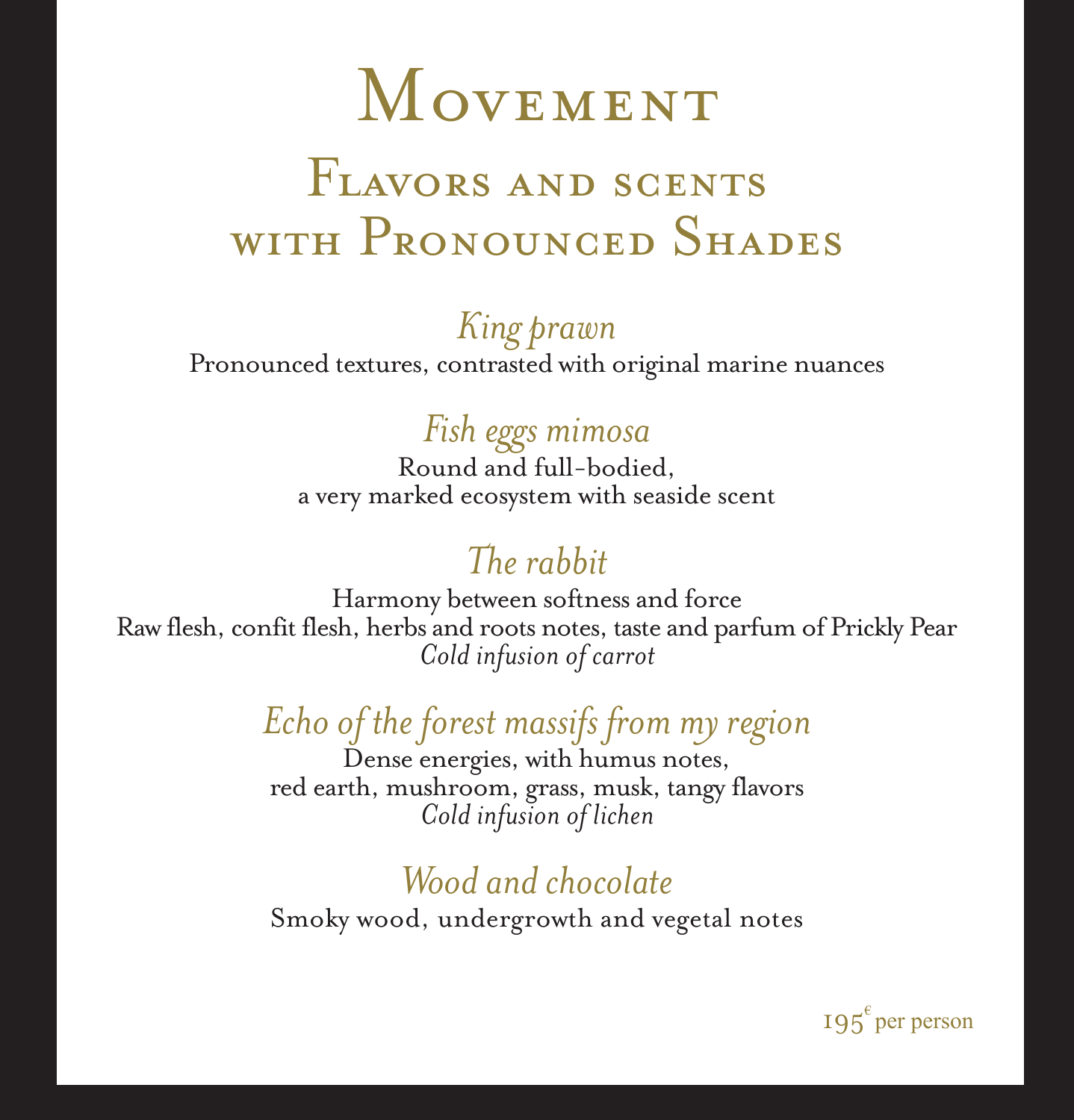# **MOVEMENT** FLAVORS AND SCENTS WITH SUBTLE SHADES

*The Gamberoni and Mimosa flower of my countryside*

Raw flesh, sweet taste and coral pigment, floral mimosa sparkling breeze, citrus notes An azure delicate flavor *Cold infusion of mimosa*

### *Maritime pine tree and sardine*

A taste resonance of local, plant and marine biodiversity *Cold infusion of pine cone*

### *Mediterranean red mullet*

Mineral and rocky notes, slightly saline, progressive flavors with iodine nuances

## *Trout from Notre-Dame de Valcluse*

Lightly cooked, smoked and peated flavors, azure freshwater romance *Cold infusion of seaweed*

*Orange blossom*

Mimosa notes, texture of a millefeuille and a floating island crème brûlée

 $195^{\epsilon}$  per person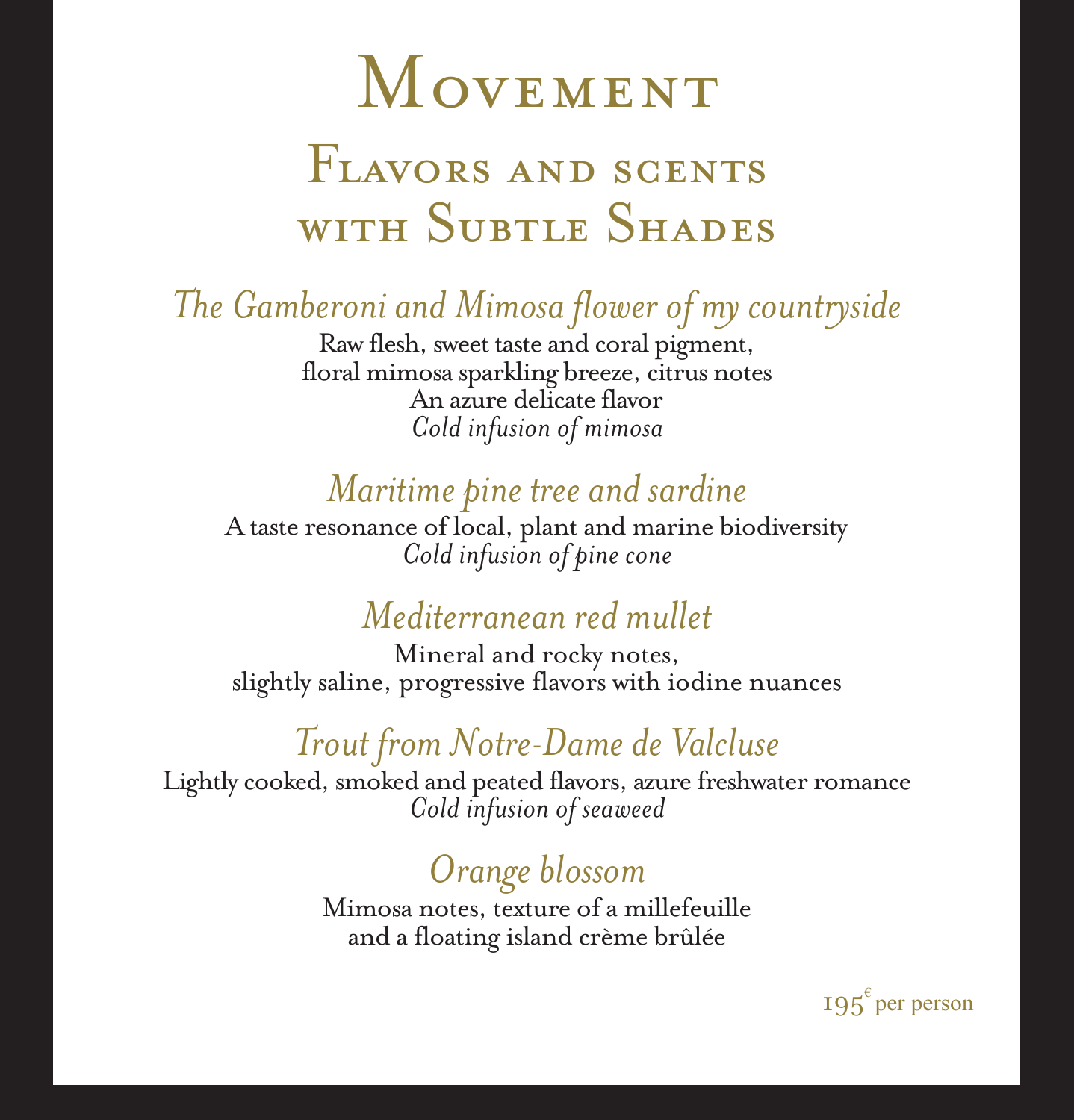## FULL IMMERSION OF MOVEMENT PROGRESSIVE SHADES

*The Gamberoni and Mimosa flower of my countryside*

Raw flesh, sweet taste and coral pigment, floral mimosa sparkling breeze, citrus notes An azure delicate flavor

### *Maritime pine tree and sardine*

A taste resonance of local plant and marine biodiversity

#### *Trout from Notre-Dame de Valcluse*

Lightly cooked, smoked and peated flavors, azure freshwater romance

*King prawn* Pronounced textures, contrasted with original marine nuances

> *Mediterranean red tuna*  Memories of my childhood in the South of Italy

*Sheepfold* Sensory experience on the milk lamb and pasture

*Echo of the forest massifs from my region*  Dense energies, with humus notes, red earth, mushroom, grass, musk, tangy flavors

> *Wood and chocolate* Smoky wood, undergrowth and vegetal notes

## *Orange blossom*

Mimosa notes, texture of a millefeuille and a floating island crème brûlée

 $260^\mathrm{e}$  $260^{\epsilon}$  per person  $280<sup>e</sup>$  the inspiration of Christian Sinicropi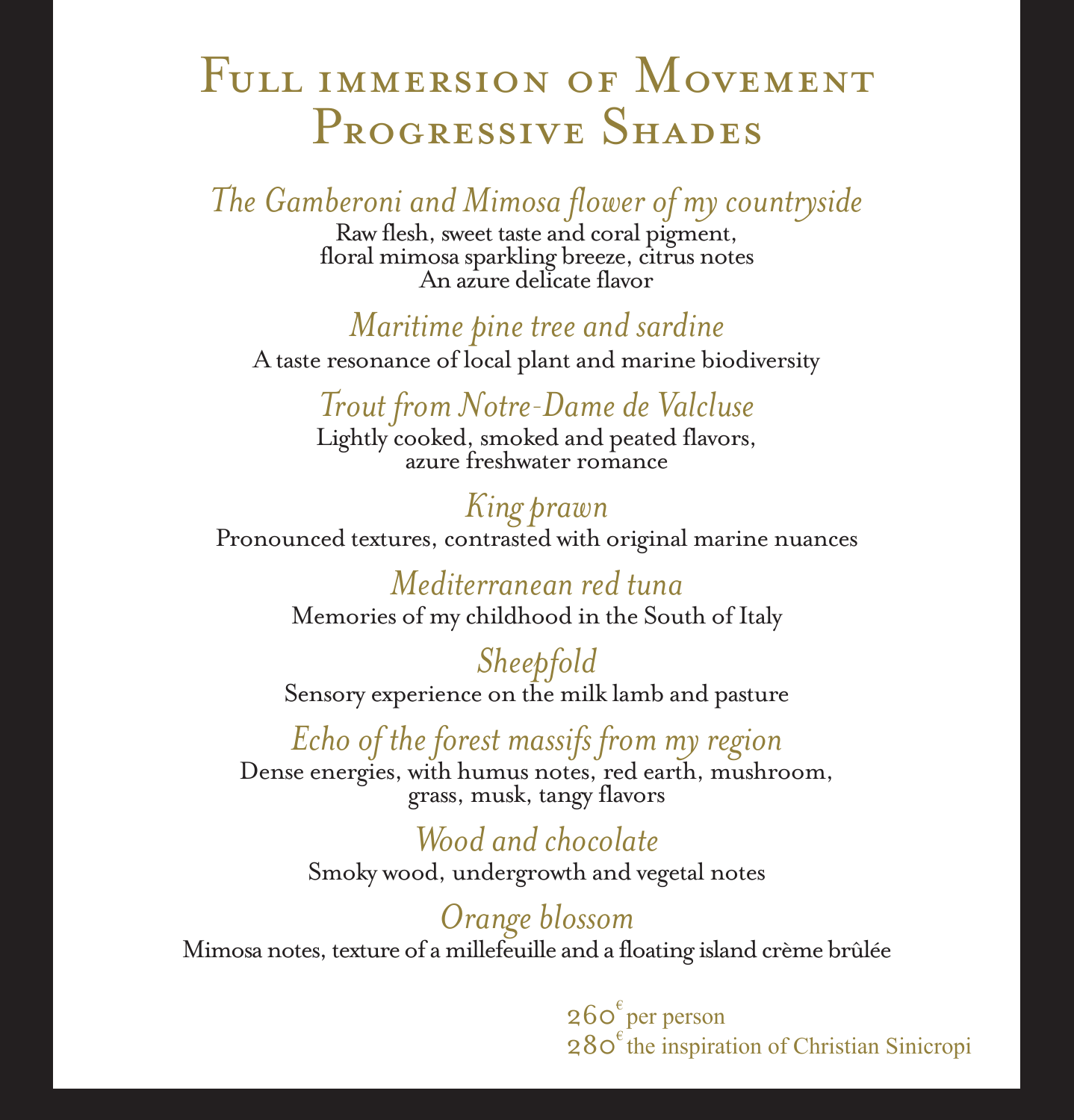# THE VEGETAL

*A story between an artist Steph Cop, a ceramicist Catherine Sinicropi and the cooking origins* 

## *The artichoke*

**1st movement**

The purple blue color of its flower inspired me the following notes : Sour, sweet, cork oak wood, violet and as main pigment the artichoke

## *The green vegetable*

#### **2nd movement**

A gourmet concentrate focused on a perception around the green vegetable, with its note of lichen moss

## *The carrot*

**3rd movement** A taste of the Riviera with notes of smoked wood. Pollen musk and its nuances around the carrot

## *Gourdon honey*

**4th movement** Thyme scent with a hint of olive oil. A feeling of freshness in the shade of the Riviera

 $168^\epsilon$  per person